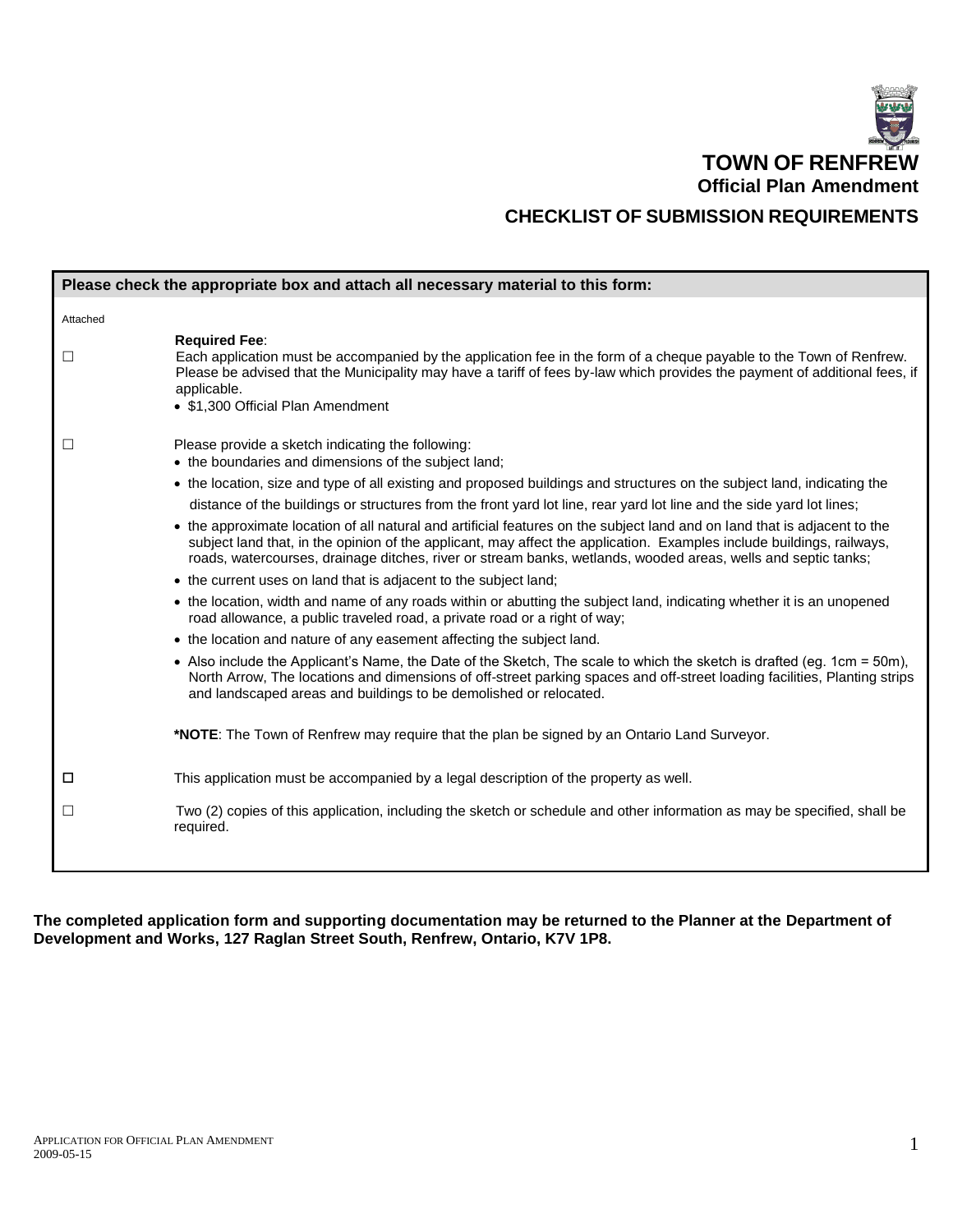

# **TOWN OF RENFREW Application For OFFICIAL PLAN AMENDMENT**

| <b>OFFICE USE ONLY</b>              |                             |  |
|-------------------------------------|-----------------------------|--|
| Application No.                     | <b>Application Received</b> |  |
| Date of Preconsultation Meeting     | <b>Staff Person Present</b> |  |
| Date of Application Deemed Complete | Fee Received                |  |

## **1) Contact Information:**

| <b>Applicant/Owner Information</b><br>Municipal Freedom of Information and Protection of Privacy Act - Personal Information on this form is collected under<br>authority of The Planning Act and will be used to process this application.                                                                                                                                      |                                         |                                                                                                |
|---------------------------------------------------------------------------------------------------------------------------------------------------------------------------------------------------------------------------------------------------------------------------------------------------------------------------------------------------------------------------------|-----------------------------------------|------------------------------------------------------------------------------------------------|
| <b>NAME/TITLE</b>                                                                                                                                                                                                                                                                                                                                                               | <b>MAILING ADDRESS and POSTAL CODE</b>  | <b>TELEPHONE (HOME)</b><br><b>TELEPHONE (WORK/CELL)</b><br><b>E-MAIL ADDRESS</b><br><b>FAX</b> |
| Applicant                                                                                                                                                                                                                                                                                                                                                                       |                                         | $(H)$ -                                                                                        |
|                                                                                                                                                                                                                                                                                                                                                                                 |                                         | $(W/C)$ -                                                                                      |
|                                                                                                                                                                                                                                                                                                                                                                                 |                                         | $(E)$ -                                                                                        |
|                                                                                                                                                                                                                                                                                                                                                                                 |                                         | $(F)$ -                                                                                        |
| This applicant is:<br>$\Box$ The registered owner                                                                                                                                                                                                                                                                                                                               | $\Box$ An agent authorized by the owner |                                                                                                |
| * If the applicant is an agent authorized by<br>the owner, please complete the following:                                                                                                                                                                                                                                                                                       |                                         | $(H)$ -                                                                                        |
| Name of Owner                                                                                                                                                                                                                                                                                                                                                                   |                                         | $(W/C)$ -                                                                                      |
|                                                                                                                                                                                                                                                                                                                                                                                 |                                         | $(E)-$                                                                                         |
|                                                                                                                                                                                                                                                                                                                                                                                 |                                         | (F)                                                                                            |
| To whom should correspondence be sent? $\Box$ Owner<br>$\Box$ Applicant<br>$\Box$ Both                                                                                                                                                                                                                                                                                          |                                         |                                                                                                |
| If known, if there are any holders of any mortgages, charges or other encumbrances on the subject land, please provide details<br>as follows:<br>Name: Name: All and the state of the state of the state of the state of the state of the state of the state of the state of the state of the state of the state of the state of the state of the state of the state of the sta |                                         |                                                                                                |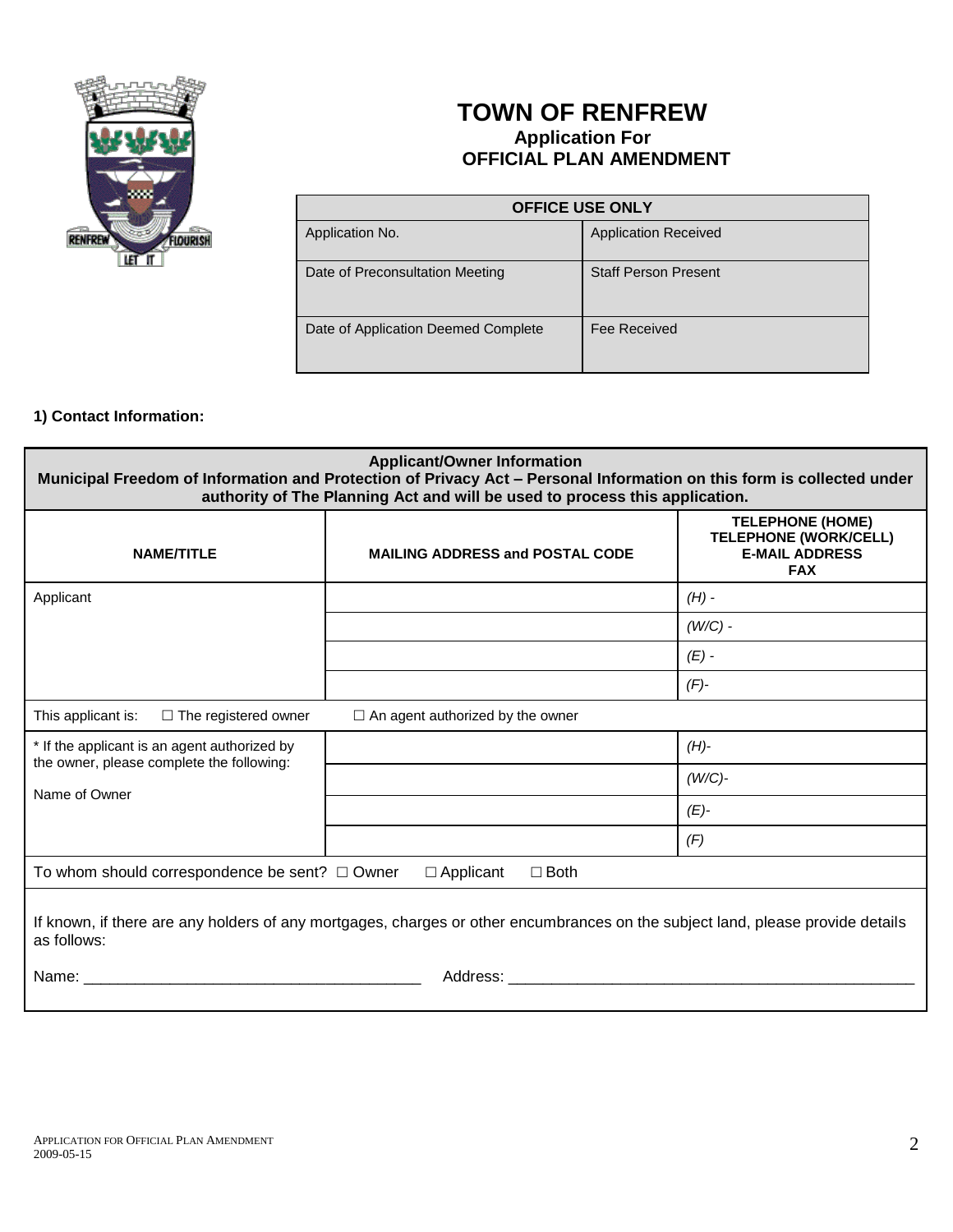#### **2) Provide a Description of the Subject Land:**

| <b>DESCRIPTION OF THE SUBJECT LAND</b> |  |                                                                                                                                        |  |
|----------------------------------------|--|----------------------------------------------------------------------------------------------------------------------------------------|--|
|                                        |  |                                                                                                                                        |  |
|                                        |  | Municipality ______________________Geographic Twp: ________________________Concession: ___________________________Lot: _______________ |  |
|                                        |  |                                                                                                                                        |  |
|                                        |  |                                                                                                                                        |  |
|                                        |  |                                                                                                                                        |  |

\_\_\_\_\_\_\_\_\_\_\_\_\_\_\_\_\_\_\_\_\_\_\_\_\_\_\_\_\_\_\_\_\_\_\_\_\_\_\_\_\_\_\_\_\_\_\_\_\_\_\_\_\_\_\_\_\_\_\_\_\_\_\_\_\_\_\_\_\_\_\_\_\_\_\_\_\_\_\_\_\_\_\_\_\_\_\_\_\_\_\_\_\_\_\_\_\_\_\_\_\_\_

### **3) Current Designation of the Subject Land in the Official Plan:**

#### **4) Land uses authorized by the current designation:** \_\_\_\_\_\_\_\_\_\_\_\_\_\_\_\_\_\_\_\_\_\_\_\_\_\_\_\_\_\_\_\_\_\_\_\_\_\_\_\_\_\_\_\_\_\_\_\_\_\_\_\_\_\_\_\_\_

**5) Does the proposed Official Plan Amendment do the following?** (Check appropriate space(s)):

| Change a policy in the Official Plan                      | $\Box$ Yes (go to question #6)  | $\Box$ No |
|-----------------------------------------------------------|---------------------------------|-----------|
| Replace a policy in the Official Plan                     | $\Box$ Yes (go to question #6)  | $\Box$ No |
| Delete a policy in the Official Plan                      | $\Box$ Yes (go to question #6)  | $\Box$ No |
| Add a policy in the Official Plan                         | $\Box$ Yes (go to question #7)  | $\Box$ No |
| Change or replace a designation in the Official Plan      | $\Box$ Yes (go to question #8)  | $\Box$ No |
| Alter any boundary of, or establish a new settlement area | $\Box$ Yes (go to question #9)  | $\Box$ No |
| Remove the subject land from an employment area           | $\Box$ Yes (go to question #10) | $\Box$ No |

\_\_\_\_\_\_\_\_\_\_\_\_\_\_\_\_\_\_\_\_\_\_\_\_\_\_\_\_\_\_\_\_\_\_\_\_\_\_\_\_\_\_\_\_\_\_\_\_\_\_\_\_\_\_\_\_\_\_\_\_\_\_\_\_\_\_\_\_\_\_\_\_\_\_\_\_\_\_\_\_\_\_\_\_\_\_\_\_\_\_\_\_\_\_\_\_\_\_\_\_\_

\_\_\_\_\_\_\_\_\_\_\_\_\_\_\_\_\_\_\_\_\_\_\_\_\_\_\_\_\_\_\_\_\_\_\_\_\_\_\_\_\_\_\_\_\_\_\_\_\_\_\_\_\_\_\_\_\_\_\_\_\_\_\_\_\_\_\_\_\_\_\_\_\_\_\_\_\_\_\_\_\_\_\_\_\_\_\_\_\_\_\_\_\_\_\_\_\_\_\_\_\_\_ \_\_\_\_\_\_\_\_\_\_\_\_\_\_\_\_\_\_\_\_\_\_\_\_\_\_\_\_\_\_\_\_\_\_\_\_\_\_\_\_\_\_\_\_\_\_\_\_\_\_\_\_\_\_\_\_\_\_\_\_\_\_\_\_\_\_\_\_\_\_\_\_\_\_\_\_\_\_\_\_\_\_\_\_\_\_\_\_\_\_\_\_\_\_\_\_\_\_\_\_\_\_ \_\_\_\_\_\_\_\_\_\_\_\_\_\_\_\_\_\_\_\_\_\_\_\_\_\_\_\_\_\_\_\_\_\_\_\_\_\_\_\_\_\_\_\_\_\_\_\_\_\_\_\_\_\_\_\_\_\_\_\_\_\_\_\_\_\_\_\_\_\_\_\_\_\_\_\_\_\_\_\_\_\_\_\_\_\_\_\_\_\_\_\_\_\_\_\_\_\_\_\_\_\_

\_\_\_\_\_\_\_\_\_\_\_\_\_\_\_\_\_\_\_\_\_\_\_\_\_\_\_\_\_\_\_\_\_\_\_\_\_\_\_\_\_\_\_\_\_\_\_\_\_\_\_\_\_\_\_\_\_\_\_\_\_\_\_\_\_\_\_\_\_\_\_\_\_\_\_\_\_\_\_\_\_\_\_\_\_\_\_\_\_\_\_\_\_\_\_\_\_\_\_\_\_\_ \_\_\_\_\_\_\_\_\_\_\_\_\_\_\_\_\_\_\_\_\_\_\_\_\_\_\_\_\_\_\_\_\_\_\_\_\_\_\_\_\_\_\_\_\_\_\_\_\_\_\_\_\_\_\_\_\_\_\_\_\_\_\_\_\_\_\_\_\_\_\_\_\_\_\_\_\_\_\_\_\_\_\_\_\_\_\_\_\_\_\_\_\_\_\_\_\_\_\_\_\_\_ \_\_\_\_\_\_\_\_\_\_\_\_\_\_\_\_\_\_\_\_\_\_\_\_\_\_\_\_\_\_\_\_\_\_\_\_\_\_\_\_\_\_\_\_\_\_\_\_\_\_\_\_\_\_\_\_\_\_\_\_\_\_\_\_\_\_\_\_\_\_\_\_\_\_\_\_\_\_\_\_\_\_\_\_\_\_\_\_\_\_\_\_\_\_\_\_\_\_\_\_\_\_

\_\_\_\_\_\_\_\_\_\_\_\_\_\_\_\_\_\_\_\_\_\_\_\_\_\_\_\_\_\_\_\_\_\_\_\_\_\_\_\_\_\_\_\_\_\_\_\_\_\_\_\_\_\_\_\_\_\_\_\_\_\_\_\_\_\_\_\_\_\_\_\_\_\_\_\_\_\_\_\_\_\_\_\_\_

#### **6) Section number(s) of policy to be changed, replaced or deleted:** \_\_\_\_\_\_\_\_\_\_\_\_\_\_\_\_\_\_\_\_\_\_\_\_\_\_\_\_\_\_\_\_\_\_\_\_\_\_\_\_\_\_\_\_\_

**7a) Purpose of the proposed amendment.**

**b) Land uses that would be authorized by the proposed amendment:**

**8) Designation to be changed or replaced and the land uses that the designation authorizes: \_\_\_\_\_\_\_\_\_\_\_\_\_\_\_\_\_\_\_\_\_\_**

#### **9) Section number(s) of policy dealing with the alteration or establishment of a settlement area:**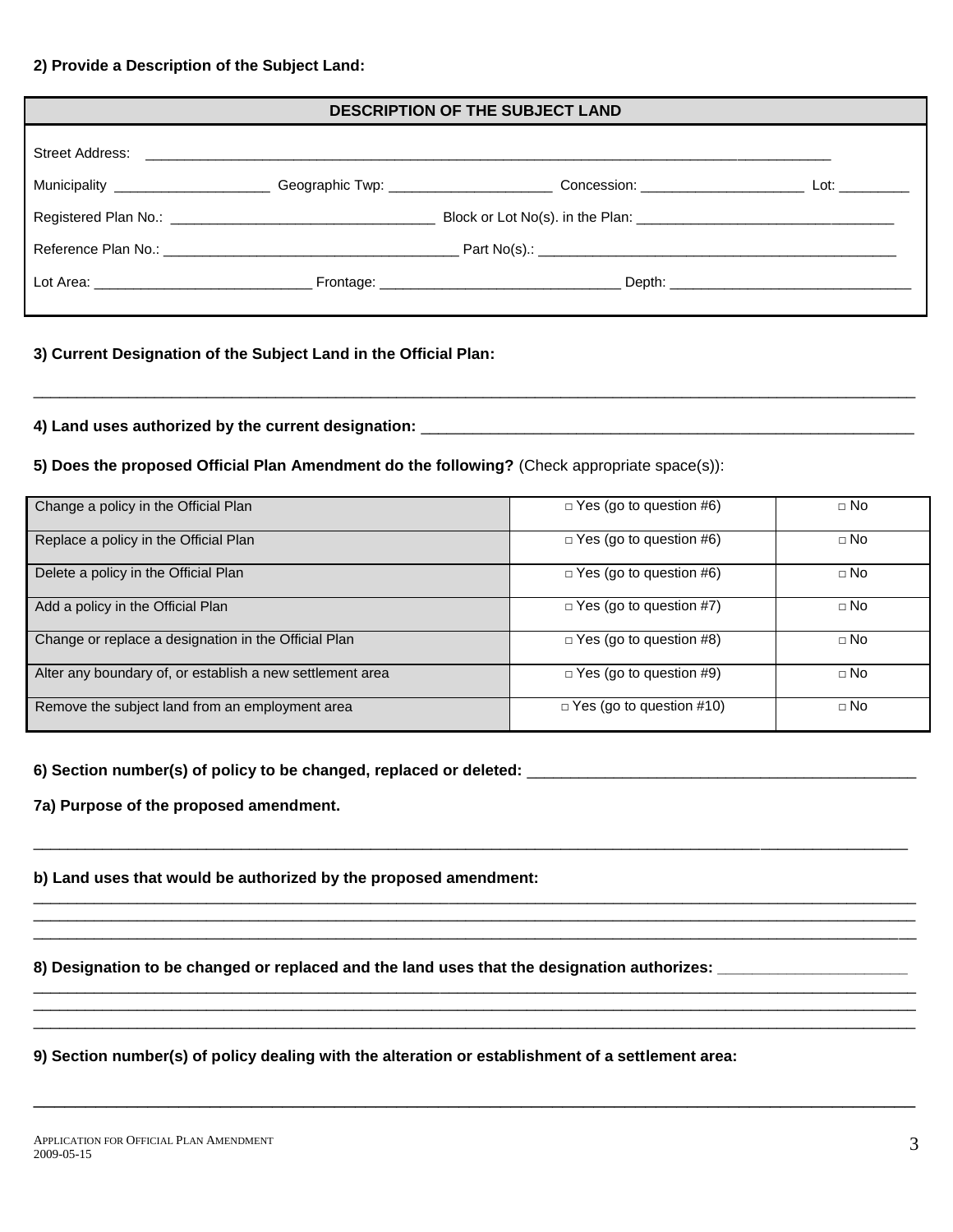### **10) Section number(s) of policy dealing with the removal of land from any employment area:**

 $\square$  Not applicable

**11) Indicate how water is supplied and how sewage disposal is provided to the subject land:**

(Check appropriate space(s)):

| <b>WATER</b>                                        | <b>SEWAGE</b>                                                         |
|-----------------------------------------------------|-----------------------------------------------------------------------|
| $\Box$ Publicly owned and operated piped system     | $\Box$ Publicly owned and operated piped sanitary sewage system       |
| $\Box$ Privately owned and operated individual well | p Privately owned and operated communal septic system                 |
| $\Box$ Privately owned and operated communal well   | $\Box$ Privately owned and operated communal individual septic system |
| $\Box$ Lake or other water body                     | $\Box$ Privy                                                          |
| $\Box$ Other means:                                 | $\Box$ Other means:                                                   |

**12) If the proposed development is serviced by a privately owned and operated individual or communal septic system, will the completed development produce more than 4500 litres or effluent per day?**

**□** Yes **□** No

**If Yes, the following professionally prepared reports are required to be submitted with this application:**

- **Servicing Options Report**
- **Hydrogeological Report**

**13) Is the requested amendment consistent with the policy statements issued under section 3(1) of the Planning Act?**

**□** Yes **□** No

**14) Is the subject land within an area of land designated under any provincial plan or plans?** 

**□** Yes **□** No

**If Yes, does the proposed amendment conform to or does not conflict with the provincial plan or plans?** 

**15) Has the applicant applied for approval of any of the following for the subject land or for land within 120 metres of the subject land?** (Check appropriate space(s)):

**\_\_\_\_\_\_\_\_\_\_\_\_\_\_\_\_\_\_\_\_\_\_\_\_\_\_\_\_\_\_\_\_\_\_\_\_\_\_\_\_\_\_\_\_\_\_\_\_\_\_\_\_\_\_\_\_\_\_\_\_\_\_\_\_\_\_\_\_\_\_\_\_\_\_\_\_\_\_\_\_\_\_\_\_\_\_\_\_\_\_\_\_\_\_\_\_\_\_\_\_\_\_ \_\_\_\_\_\_\_\_\_\_\_\_\_\_\_\_\_\_\_\_\_\_\_\_\_\_\_\_\_\_\_\_\_\_\_\_\_\_\_\_\_\_\_\_\_\_\_\_\_\_\_\_\_\_\_\_\_\_\_\_\_\_\_\_\_\_\_\_\_\_\_\_\_\_\_\_\_\_\_\_\_\_\_\_\_\_\_\_\_\_\_\_\_\_\_\_\_\_\_\_\_\_**

| <b>Official Plan Amendment</b> | $\Box$ Yes | $\Box$ No |
|--------------------------------|------------|-----------|
| <b>Zoning By-law Amendment</b> | $\Box$ Yes | $\Box$ No |
| <b>Minor Variance</b>          | $\Box$ Yes | $\Box$ No |
| <b>Plan of Subdivision</b>     | $\Box$ Yes | $\Box$ No |
| <b>Consent (Severance)</b>     | $\Box$ Yes | $\Box$ No |
| <b>Site Plan</b>               | $\Box$ Yes | $\Box$ No |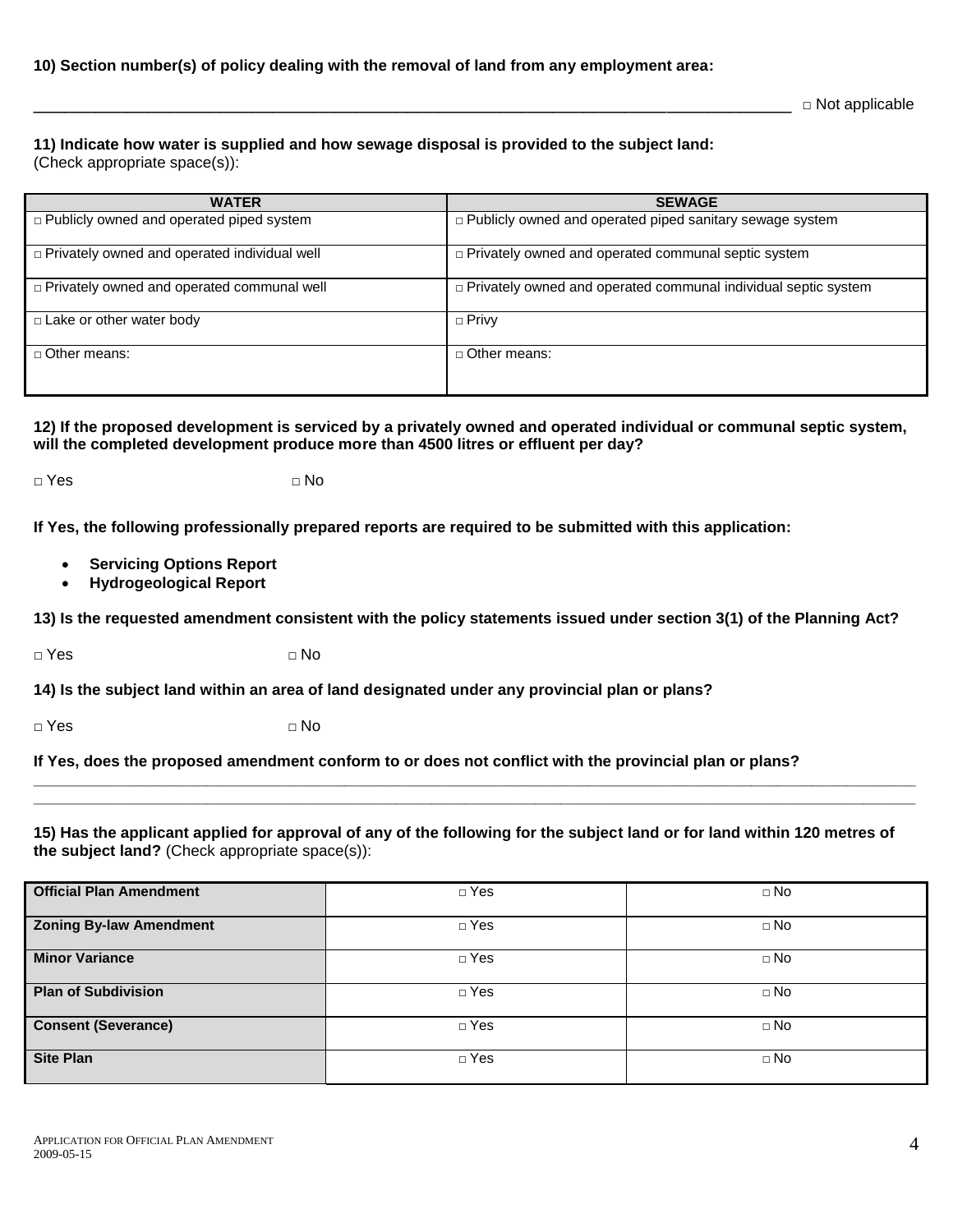**16) If the answer to question 15 is Yes, please provide the following information, if known:**

\_\_\_\_\_\_\_\_\_\_\_\_\_\_\_\_\_\_\_\_\_\_\_\_\_\_\_\_\_\_\_\_\_\_\_\_\_\_\_\_\_\_\_\_\_\_\_\_\_\_\_\_\_\_\_\_\_\_\_\_\_\_\_\_\_\_\_\_\_\_\_\_\_\_\_\_\_\_\_\_\_\_\_\_\_

**17) Please attach the text of the proposed amendment on a separate page, if a policy is being changed, replaced, deleted or added. Also, please attach the proposed (map) schedule and the accompanying text, if the proposed amendment changes or replaces a (map) schedule.** 

**18) Other supporting information:**

**Please list the titles of any supporting documents** (e.g., Environmental Impact Study, Hydrogeological Report, Traffic Study, Market Area Study, Aggregate License Report, Stormwater Management Report, etc.):

\_\_\_\_\_\_\_\_\_\_\_\_\_\_\_\_\_\_\_\_\_\_\_\_\_\_\_\_\_\_\_\_\_\_\_\_\_\_\_\_\_\_\_\_\_\_\_\_\_\_\_\_\_\_\_\_\_\_\_\_\_\_\_\_\_\_\_\_\_\_\_\_\_\_\_\_\_\_\_\_\_\_\_\_\_\_\_\_\_\_\_\_\_\_\_\_\_\_\_\_\_\_ \_\_\_\_\_\_\_\_\_\_\_\_\_\_\_\_\_\_\_\_\_\_\_\_\_\_\_\_\_\_\_\_\_\_\_\_\_\_\_\_\_\_\_\_\_\_\_\_\_\_\_\_\_\_\_\_\_\_\_\_\_\_\_\_\_\_\_\_\_\_\_\_\_\_\_\_\_\_\_\_\_\_\_\_\_\_\_\_\_\_\_\_\_\_\_\_\_\_\_\_\_\_ \_\_\_\_\_\_\_\_\_\_\_\_\_\_\_\_\_\_\_\_\_\_\_\_\_\_\_\_\_\_\_\_\_\_\_\_\_\_\_\_\_\_\_\_\_\_\_\_\_\_\_\_\_\_\_\_\_\_\_\_\_\_\_\_\_\_\_\_\_\_\_\_\_\_\_\_\_\_\_\_\_\_\_\_\_\_\_\_\_\_\_\_\_\_\_\_\_\_\_\_\_\_ \_\_\_\_\_\_\_\_\_\_\_\_\_\_\_\_\_\_\_\_\_\_\_\_\_\_\_\_\_\_\_\_\_\_\_\_\_\_\_\_\_\_\_\_\_\_\_\_\_\_\_\_\_\_\_\_\_\_\_\_\_\_\_\_\_\_\_\_\_\_\_\_\_\_\_\_\_\_\_\_\_\_\_\_\_\_\_\_\_\_\_\_\_\_\_\_\_\_\_\_\_\_

**If possible, please attach the original or a certified copy of any of the above supporting documents.** 

### **19) Consent of Owner:**

The owner must also complete the following or a similar authorization attached to the application.

### **Consent of Owner(s) to the Use and Disclosure of Personal Information And to Allow Site Visits to be conducted**

In accordance with the provisions of the Planning Act, it is the policy of the Town of Renfrew Planning Department to provide the public access to all development applications and supporting documentation.

In submitting this development application and supporting documentation, I/WE

this owner(s) / the authorized applicant, hereby acknowledge the above-noted policy and provide my/our consent, in accordance with the provisions of the *Municipal Freedom of Information and Protection of Privacy Act*, that the information on this application and any supporting documentation provided by myself, my agents, consultants and solicitors, will be part of the public record and will also be available to the general public.

I/We, hereby authorize the Town of Renfrew staff and Committee of Adjustment members of the decision making authority access to the subject site for the purposes of evaluation of the subject application.

\_\_\_\_\_\_\_\_\_\_\_\_\_\_\_\_\_\_\_\_\_\_\_\_\_\_\_\_\_\_\_\_\_\_\_\_ \_\_\_\_\_\_\_\_\_\_\_\_\_\_\_\_\_\_\_\_\_\_\_\_\_\_\_\_\_\_\_\_\_\_\_ Date and the Signature of the Signature of the Signature of the Signature of the Signature of the Signature of the Signature of the Signature of the Signature of the Signature of the Signature of the Signature of the Signa

\_\_\_\_\_\_\_\_\_\_\_\_\_\_\_\_\_\_\_\_\_\_\_\_\_\_\_\_\_\_\_\_\_\_\_ en de la construction de la construction de la construction de la construction de la construction de la construction de la construction de la construction de la construction de la construction de la construction de la cons

APPLICATION FOR OFFICIAL PLAN AMENDMENT 2009-05-15